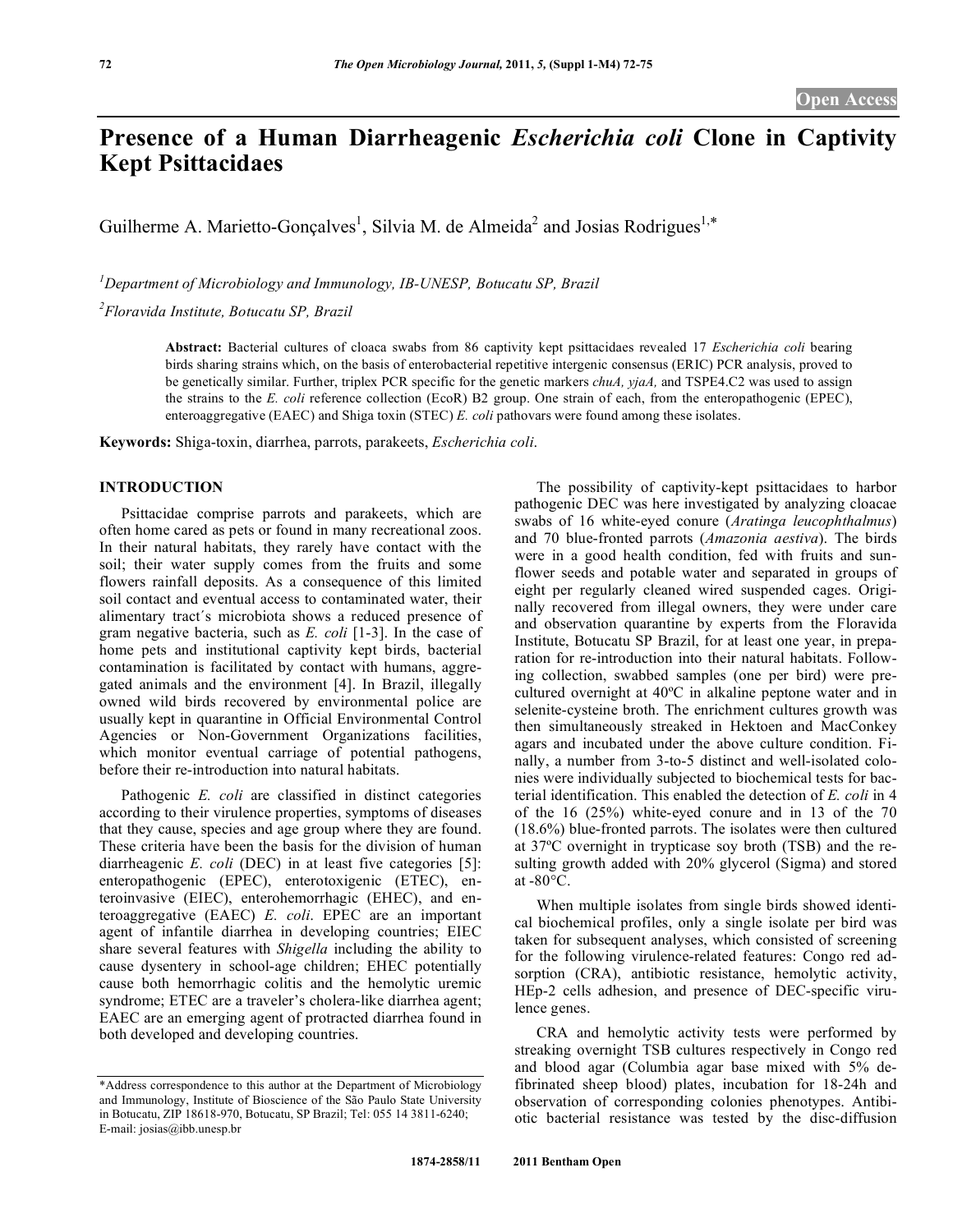method against the following drugs: ciprofloxacin, chloramphenicol, enrofloxacin, gentamicin, streptomycin, sulphamycin, tetracycline and trimethoprim. Unless otherwise indicated, all the culture media employed were from Difco (Heidelberg, Germany) or Oxoid (Hampshire, UK).

 HEp-2 cell adhesion tests were performed according to the original method of Cravioto *et al.* [6]. Twenty microliters of overnight bacterial cultures in TSB were added to semiconfluent grown HEp-2 cell monolayers in chamber-slides (Nalge Nunc, Rochester, USA) containing 0.7 – 1.0 ml of Eagle essential minimum medium (Sigma, St. Louis, USA) supplied with 10% fetal calf serum (Cultilab, Campinas, Brazil) and added with 1% D-mannose (Sigma, St. Louis, USA). The preparations were incubated for 3h at 37°C in 5%  $CO<sub>2</sub>$  atmosphere and then washed three times with phosphate buffered saline. Following methanol fixation, Giemsa staining, chamber removal and drying, the slides were observed at light microscope for cell monolayer attached bacteria. In surveys of at least 200 cells, adherent strains were those showing a minimum average number of 1 bacterium/ HEp-2 cell. They were classified according to their adherent phenotypes in aggregative (AA), diffuse (DA) and localized (LA).

 The *E. coli* isolates were screened by multiplex-PCR with primers specific for the following genetic markers [7]: *ipaH, aggR, eae, stx* and *elt,* respectively for EIEC, EAEC, EPEC, EHEC and ETEC. The reaction mixture, in a total volume of 50 μl, consisted of 1x reaction buffer, 0.15 mM MgCl<sub>2</sub>, 0.2 mM of dNTP mix (Promega, Madison, USA), 0.125 μM each of SK1, SK2, ipaIII, and ipaIV primers, 0.25 μM VTcom-u, VTcom-d,  $LT_{L}$ ,  $LT_{R}$ , aggRks1 and aggRk2, 2.5 U *Taq* DNA polymerase (Promega, Madison, USA) and 5 μl of bacterial lysates. Reactions were run at 95°C/1min, 52°C/1min and 72°C/1min for 30 cycles and 72°C for 10 min in a Mastercycler pro S (Eppendorf, Hamburg, Germany). PCR products were submitted to electrophoresis in 1% agarose gels containing  $10^4$  X diluted GelRed (Biotium, California, USA) DNA stain and observed in an image capture device coupled UV transiluminator (Alpha Innotech, San Leandro, USA). In addition to the above mentioned genetic markers, PCR for the *irp2* and *shf* – sequences commonly found in different pathogenic *E. coli*, particularly diffusely adhering strains and EAEC [8,9] – were performed. *E. coli* K12 HB101 strain was selected as a PCR-negative control and E2348-69, O42, 40T, EHY, and EIX, as EPEC, EAEC, ETEC, EHEC and EIEC positive controls, respectively. Genetic similarity among the strains were investigated by ERIC2-PCR [10], and their identity with *E. coli* reference (EcoR) groups [11] analyzed on the basis of combination of distinct amplicons generated by triplex PCR specific for *chuA, yjaA,* and TSPE4.C2, as previously described [12].

 When submitted to ERIC2-PCR, DNA of the 17 strains from distinct birds generated identical band profiles (Fig. **1**). Genetic similarity could also be observed from the EcoR PCR typing results: all the strains had *chuA, yjaA,* and TSPE4.C2, a gene combination corresponding to the EcoR B2 group [12].

 Table **1** presents the virulence features of psittacidae *E. coli*. Five strains expressed DA, one AA and one LA (Fig. **2**). One strain caused cytotoxic effect, leading to HEp-2 cell fragmentation and detachment (Table **1**). A high prevalence (70.5%) of CRA+ strains was observed within this *E. coli*  population. Over 50% of psittacidae *E. coli* were hemolytic and the majority of strains harbored some of the virulence genes searched for*.* The cytotoxic effect causing strain was PCR positive for *stx* and the LA+ strain had *eae* (Table **1**)*.*  Since along with *bfpA,* LA and *eae* distinguish EPEC, an additional PCR for the bundle forming pilus gene permitted the typing of the LA+ strain as belonging to the typical EPEC pathotype. Based on the above results, three DEC strains were recognized among the 17 psittacidae *E. coli*: one Shiga toxin *E. coli* (STEC), one atypical EAEC (AA+, *aggR-*), and one typical EPEC.

 Antibiotic resistance was observed for at least one of the eight drugs tested and a higher prevalence of resistant strains was for sulphamycin and chloramphenicol (82.3 and 70.6%, respectively). Multidrug resistant strains include EAEC and STEC, which were the single Tet<sup>R</sup> and Str<sup>R</sup>-Tri<sup>R</sup> strains detected, respectively (Table **1**).

 Although *E. coli* can be pathogenic for humans, the significance of their association with psittacidaes is controversial. Enteric microbiota in these birds is mostly comprised of gram-positive [1] and for some authors [2] the mere observation of *E. coli* in feces of a bird presented with enteritis could be significant enough to relate the bacteria with the symptoms. Yet, reports of *E. coli* isolation from psittacidaes are abundant, even in clinically healthy birds [1], sometimes in figures as high as 80% [4]. *E. coli* incidence varies according to the host psittacidae species [1], hygiene conditions and possibly the human contact [4]. The *E. coli* prevalence observed here – 25% for white-eyed conure and 18.6% for blue-fronted parrot – are not too different from previously reported results [1,3].

 CRA, a frequently employed approach to identify chicken colisepticemic invasive *E. coli,* has previously been used to differentiate potentially virulent from innocuous psittacidae *E. coli* [13]. Accordingly, CRA+ isolates are found



**Fig. (1).** DNA fingerprints from ERIC2 PCR of 17 *E. coli* strains individually isolated from 17 distinct psittacidae birds.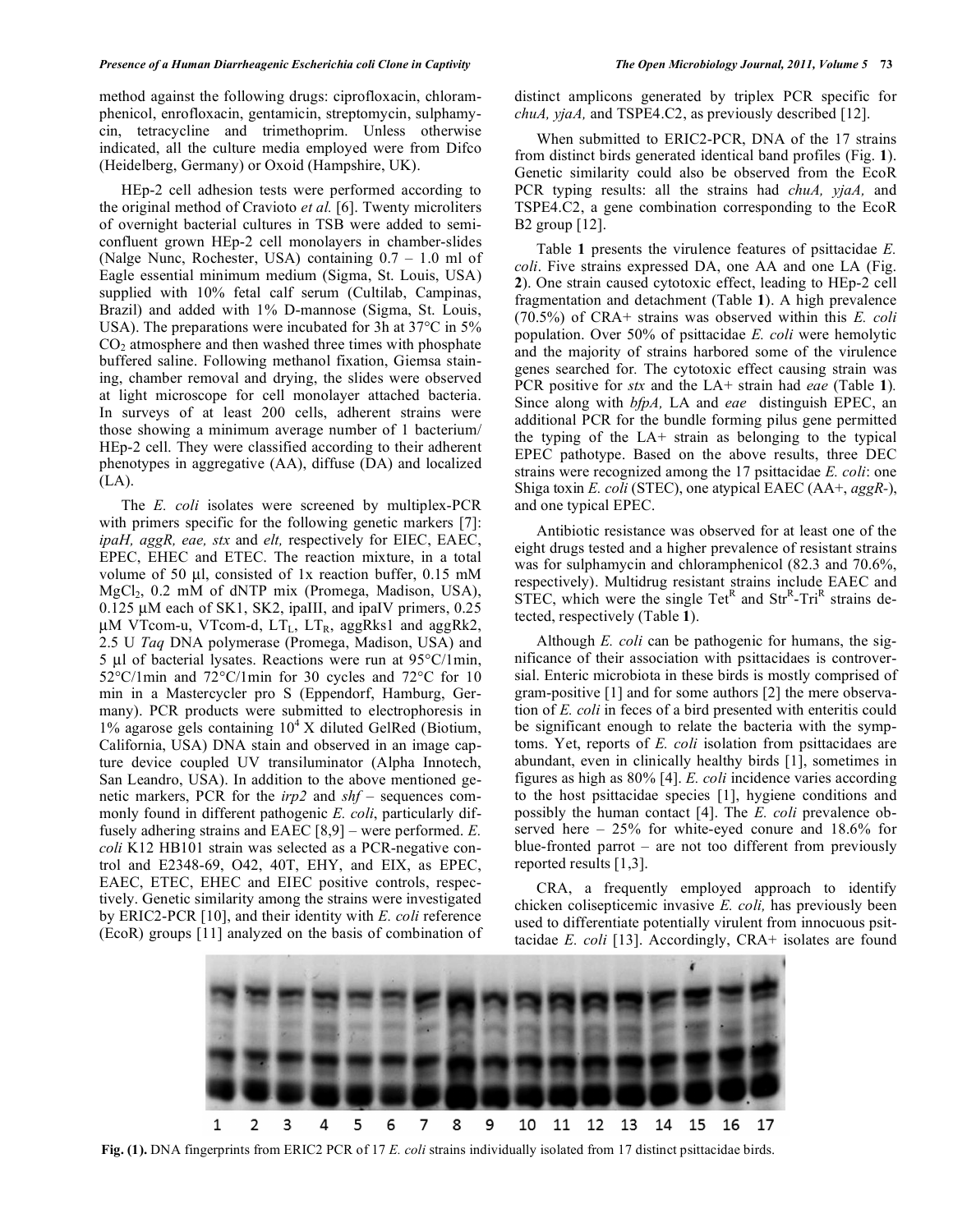| Strain <sup>a</sup> | bird <sup>b</sup>   | Adhesion <sup>c</sup> | CRA <sup>d</sup> | <b>Hemolysis</b>         | Gene $(s)$ <sup>e</sup> | <b>Antibiotic Resistance Profile</b> <sup>f</sup> |
|---------------------|---------------------|-----------------------|------------------|--------------------------|-------------------------|---------------------------------------------------|
|                     | White-eyed conure   | NA                    | $^{+}$           | $\blacksquare$           | irp2                    | Sensitive to all                                  |
| $\overline{2}$      | White-eyed conure   | AA                    | $^{+}$           | $\qquad \qquad +$        | irp2                    | $Cip^R, Cfc^R, Enr^R, Sul^R, Tet^R$               |
| 3                   | Blue-frontet parrot | <b>CE</b>             | $^{+}$           | $^{+}$                   | stx                     | $CfcR$ , $EnrR$ , $StrR$ , $SulR$ , $TriR$        |
| $\overline{4}$      | Blue-frontet parrot | NA                    | $\blacksquare$   | $^{+}$                   | irp2                    | $Cfc^R, Enr^R, Sul^R$                             |
| 5                   | Blue-frontet parrot | NA                    | $^{+}$           | $\overline{a}$           | irp2                    | $Cfc^R, Sul^R$                                    |
| 6                   | Blue-frontet parrot | DA                    | $^{+}$           | $\overline{\phantom{a}}$ | none                    | Sul <sup>R</sup>                                  |
| 7                   | Blue-frontet parrot | NA                    | $^{+}$           | $\overline{\phantom{a}}$ | none                    | $Cfc^R$ , Enr <sup>R</sup> , Sul <sup>R</sup>     |
| 8                   | Blue-frontet parrot | LA                    | ٠                | $^{+}$                   | irp2, eae, bfpA         | $Cip^R$ , $Cfc^R$ , $Sul^R$                       |
| 9                   | Blue-frontet parrot | DA                    | $^{+}$           | $\! + \!\!\!\!$          | irp2                    | $Cfc^R, Sul^R$                                    |
| 10                  | Blue-frontet parrot | DA                    | $^{+}$           | $\overline{\phantom{a}}$ | none                    | Sul <sup>R</sup>                                  |
| 11                  | Blue-frontet parrot | DA                    | $^{+}$           | $^{+}$                   | irp2                    | $Cfc^R$                                           |
| 12                  | Blue-frontet parrot | DA                    | $^{+}$           | $\overline{\phantom{a}}$ | irp2                    | $Cfc^R, Sul^R$                                    |
| 13                  | White-eyed conure   | NA                    | $^{+}$           | $\overline{\phantom{a}}$ | irp2                    | Gen <sup>R</sup>                                  |
| 14                  | White-eyed conure   | NA                    | $^{+}$           | $^{+}$                   | irp2                    | Sul <sup>R</sup>                                  |
| 15                  | Blue-frontet parrot | NA                    | $\blacksquare$   | $+$                      | none                    | $Cfc^R, Enr^R, Gen^R, Sul^R$                      |
| 16                  | Blue-frontet parrot | NA                    | ٠                | $\blacksquare$           | none                    | $Cfc^R, Enr^R, Gen^R, Sul^R$                      |
| 17                  | Blue-frontet parrot | NA                    |                  | $^{+}$                   | none                    | Cfc <sup>R</sup> , Su1 <sup>R</sup>               |

**Table 1. Virulence Properties of 17** *E. coli* **Strains Belonging to the EcoR B2 Group Isolated from Psittacidaes** 

a Each strain was isolated from a distinct bird

b Bird species: White-eyed-conure*: Aratinga leucophthalmus*; Blue-fronted-parrot: *Amazonia aestiva*

c HEp-2 cell adhesion phenotypes; AA, DA, LA: aggregative, diffuse and localized adhesion, respectively; NA: non adherent; CE: cytotoxic effect

<sup>d</sup> CRA: Congo red adsorption.

e Virulence genes: *bfpA*: bundling, structural subunit of the EPEC bundle forming pilus; *eae,* EPEC intimin; *stx,* Shiga cytotoxins; *irp2,* yersiniabactin. f

Antibiotics: Cip, ciprofloxacin; Cfc, chloramphenicol; Enr, enrofloxacin; Gen, gentamycin; Str, streptomycin; Sul, sulphamycin; Tet, tetracycline; Tri, trimethoprim.



**Fig. (2).** Localized adhesion to HEp-2 cells expressed by the *irp2-eae-bfpA+* strain (N° 8 labeled in Table **1**), after a 3h incubation period of contact bacteria-cells. May-Grunwald/Giemsa dye stained preparation. Magnification: 1000x.

only in birds presenting clinical signs of illness, apparent behavioral change or physical debility. However data shown here do not support this conclusion, because, although 12 of 17 (70.5%) birds harbored CRA+ strains, all of them were in a good health and adapted to their condition at the time of sample collection.

 Apart from the role played by these bacteria in their bird host, the virulence markers that they possess grant the recognition of them as human pathogens. Significant difference is observed in *E. coli* prevalence between birds kept under strict hygiene rules and limited human contact and those of public recreational parks and zoos, with very higher figures for the later [4], in an indication of birds' bacterial contamination from humans. The identification of three DEC bearing birds here demonstrates that they can be carriers of these enteropathogens, configuring a public health problem. It should also be noted that one *E. coli-*free bird harbored a *Salmonella enterica* serovar Enteritidis isolate (data not